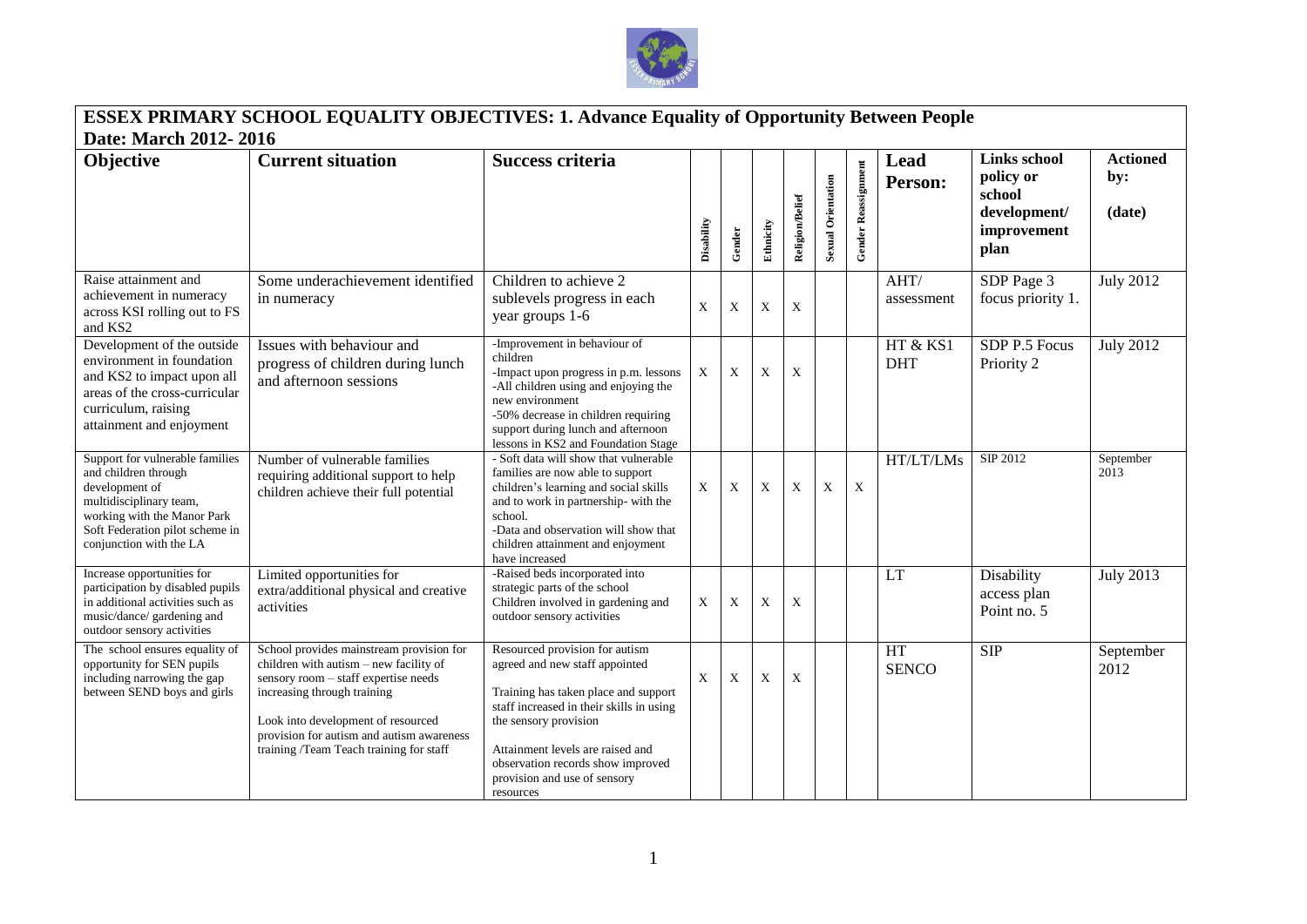

## **Equality Objectives: 2. Foster Good Relations Between People Date**: **March 2012- 2016**

| Date: March 2012- 2016                                                             |                                                                                          |                                                                                                                                                                          |                                                         |              |                |                 |                     |                    |                     |                                                    |                                                                                   |                              |
|------------------------------------------------------------------------------------|------------------------------------------------------------------------------------------|--------------------------------------------------------------------------------------------------------------------------------------------------------------------------|---------------------------------------------------------|--------------|----------------|-----------------|---------------------|--------------------|---------------------|----------------------------------------------------|-----------------------------------------------------------------------------------|------------------------------|
|                                                                                    |                                                                                          |                                                                                                                                                                          | <b>Equality Strand</b><br>(protected<br>characteristic) |              |                |                 |                     |                    |                     |                                                    |                                                                                   |                              |
| Objective                                                                          | <b>Current situation</b>                                                                 | <b>Success criteria</b>                                                                                                                                                  | Disability                                              | Gender       | Race/Ethnicity | Religion/Belief | Pregnancy/Maternity | Sexual Orientation | Gender reassignment | <b>Lead Person:</b>                                | <b>Links school</b><br>policy or<br>school<br>development/<br>improvement<br>plan | <b>Actioned</b><br>by (date) |
| Clarifying with<br>parents children's<br>numeracy<br>requirements.                 | Not all parents clear<br>on numeracy methods<br>used in school to<br>move children on    | Parents have a<br>better<br>understanding of<br>how best to<br>support their<br>child.<br>Children making<br>improved<br>progress                                        | X                                                       | $\mathbf{X}$ | $\mathbf{X}$   | $\mathbf X$     |                     |                    |                     | <b>SLT</b><br>Numeracy team                        | SDP p.3.<br>Focus<br>priority 1                                                   | <b>July 2012</b>             |
| Ensure we ask for all<br>staff/pupil/parent/carer<br>needs when starting<br>school | Not all needs always<br>being immediately<br>met for individuals in<br>these categories. | Sensitive acquisition of<br>information gathered<br>showing a faster and more<br>effective strategy for<br>meeting individual needs                                      | $\mathbf{X}$                                            | $\mathbf X$  | X              | $\mathbf{X}$    | $\mathbf X$         | $\mathbf X$        | $\mathbf X$         | LT and LMs<br>carrying out<br>admissions/induction | Disability<br>Access Plan<br>P.12 point<br>10                                     | Spring<br>2011               |
| To improve disabled<br>pupil voice                                                 | School council does<br>not always reflect<br>disabled pupils needs                       | -Disabled pupils involved<br>in SC<br>-Pupils wellbeing survey<br>is representative of<br>disabled pupils<br>- SEN pupils views<br>elicited via variety of<br>strategies | X                                                       | $\mathbf X$  | X              | $\mathbf{X}$    |                     | $\mathbf X$        | $\mathbf X$         | School council leader                              | Disability<br>Access Plan                                                         | September<br>2012            |